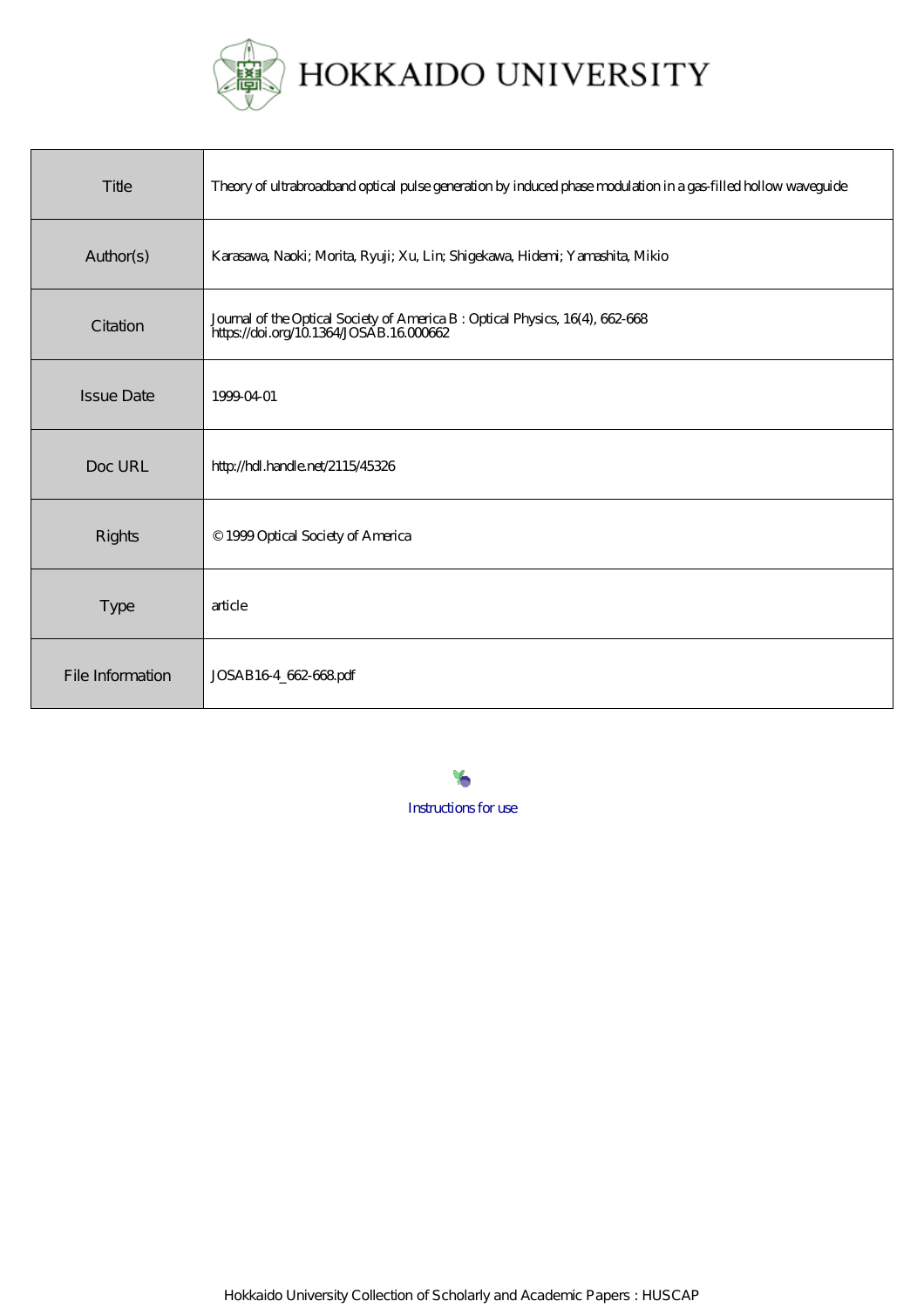# **Theory of ultrabroadband optical pulse generation by induced phase modulation in a gas-filled hollow waveguide**

#### **Naoki Karasawa, Ryuji Morita, and Lin Xu**

*Department of Applied Physics, Hokkaido University, and Core Research for Evolutional Science and Technology, Japan Science and Technology Corporation, Kita-13, Nishi-8, Kita-Ku, Sapporo, 060-8628 Japan*

#### **Hidemi Shigekawa**

*Institute of Materials Science, and Center for Tsukuba Advanced Research Alliance, University of Tsukuba, and Core Research for Evolutional Science and Technology, Japan Science and Technology Corporation, 1-1-1 Tennodai, Tsukuba, 305-8573 Japan*

#### **Mikio Yamashita**

*Department of Applied Physics, Hokkaido University, and Core Research for Evolutional Science and Technology, Japan Science and Technology Corporation, Kita-13, Nishi-8, Kita-Ku, Sapporo, 060-8628 Japan*

Received September 21, 1998; revised manuscript received December 24, 1998

Generation of an ultrabroadband optical pulse with a fluent frequency dependency of the phase is important for creating a monocyclelike optical pulse and for shaping multiwavelength optical pulses. A previously proposed method that uses induced phase modulation between a femtosecond fundamental wave  $\omega_1$  and its second-harmonic wave  $\omega_2 = 2\omega_1$  in a fused-silica fiber is applied to a capillary fiber filled with noble gas. Analytic results of chirps without dispersion but with loss in the fiber are shown, and the optimum conditions relating to a delay time between two pulses and to input peak powers are found for fully covering the spectrum between  $\omega_1$  and  $\omega_2$ . Furthermore, numerical calculations, including dispersion effects of the fundamental and the second-harmonic waves from a Ti:sapphire laser-amplifier system with experimentally realizable parameters, are presented. These calculations show that it is possible to generate an ultrabroadband optical pulse whose spectrum ranges from 300 to 900 THz (330 to 1000 nm) with quasi-linear chirp by this method. © 1999 Optical Society of America [S0740-3224(99)01604-5]

*OCIS codes:* 060.4370, 060.7140, 320.5520, 320.5540, 320.7140.

# **1. INTRODUCTION**

Recently, generation of an ultrabroadband optical pulse that uses induced phase modulation (IPM) in an optical glass fiber was proposed.<sup>1,2</sup> In this method two or three optical pulses, one fundamental and others generated by second-harmonic generation or optical parametric amplification, were propagated inside a single-mode silica fiber at the same time; IPM, as well as self-phase modulation (SPM), among the pulses was used to broaden the spectrum of each pulse. Subsequently the phase of the combined pulses with quasi-linear chirp was compensated for by a spatial phase modulator. It was predicted that a monocyclelike optical pulse could be generated with this method.

Fused-silica fibers have conventionally been used to broaden the spectrum of an optical pulse through dispersive SPM, and one of the shortest pulses to date was generated by this method.<sup>3</sup> Optical propagation loss of a fused-silica fiber is negligibly small for small distances. However, the damage threshold of fused-silica fiber is relatively small, which makes applications requiring large energies difficult. The maximum energy that can be allowed in this method is  $~13$ -fs input pulse.<sup>4</sup>

In 1995 a high-powered, ultrabroadband continuum optical pulse was generated by multichannel propagation of a terawatt femtosecond near-infrared pulse in a long multimode capillary fiber filled with noble  $gas<sup>5</sup>$  However, the phases between frequency components of the generated optical wave were not constant in this method, since multichannel and multimode propagation was employed. More recently, single-mode capillary fibers filled with noble gases were used to broaden the spectrum of optical pulses through dispersive SPM in single-channel propagation, $6,7$  and sub-5-fs, high-powered pulses were generated with this technique.<sup>7</sup> Because of the chemical stability of the noble gases, the damage threshold is relatively high, and the maximum energy that can be allowed is  $\sim$ 10  $\mu$ J. However, since the linear refractive index of the noble gas  $(\approx 1.0)$  is smaller than that of the glass used in the capillary wall, the optical field is not completely confined in the fiber during propagation. Hence loss al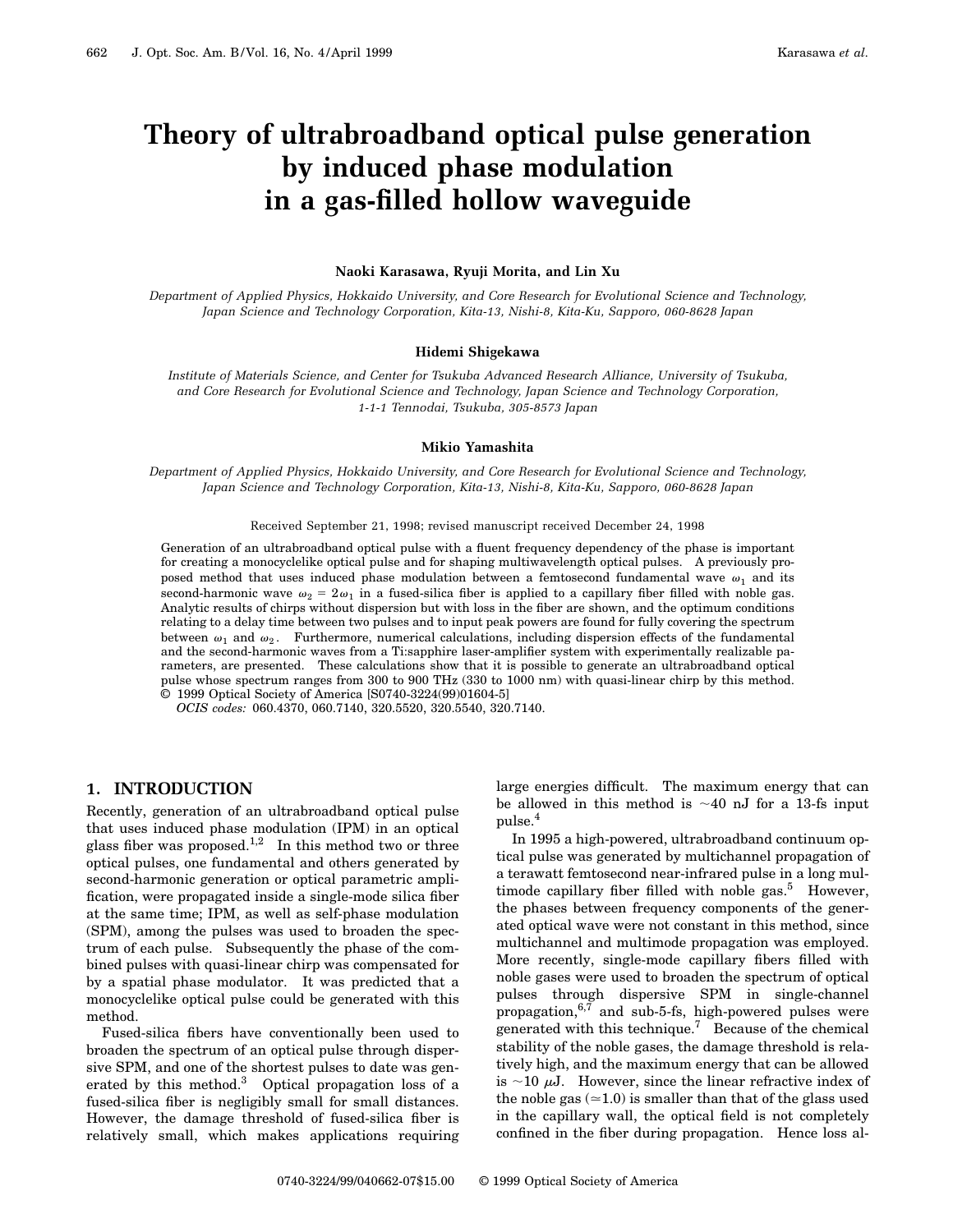ways occurs in this method. In addition the nonlinear refractive index and second-order dispersion of the noble gas are smaller than those of fused silica by a factor of thousands.

In this paper the analytic equations describing the chirp of each pulse in the case of two-pulse propagation in a single-mode capillary fiber are derived when dispersion is neglected. By use of these equations, effects of a delay time between two pulses (a femtosecond fundamental wave and its second-harmonic wave) for spectrum broadening are examined, and the optimum delay time and the input peak powers for fully covering the spectrum between two pulses are obtained. Furthermore, numerical calculations including second- and third-order dispersion terms are performed under experimentally feasible conditions. Since the second-harmonic wave as well as the fundamental wave are generated from one common femtosecond pulse, the carrier-phase difference between their waves is constant. $8-11$  This uniformity enables us to synthesize constructively the two spectrally broadened waves at the fiber output. A compressed pulse width is evaluated after its phase is compensated for by use of a spatial phase modulator.

# **2. CHIRPS WITHOUT DISPERSION EFFECTS**

Nonlinear chirps are considered in the case in which dispersion effects can be neglected. For a capillary fiber with a 50- $\mu$ m radius filled with argon at 3.3 atm (2.5)  $\times$  10<sup>3</sup> torr) and at 300 K, the dispersion length  $L_d$  $T = T_0^2/\beta_2$  is 35.3 m for a fundamental wave ( $\lambda_1 = 790$ nm, pulse 1) of a Ti:sapphire laser-amplifier system when its full width at half-maximum (FWHM,  $T_{\rm FWHM}$ ) is 30 fs  $T_0 = T_{\text{FWHM}}/(2\sqrt{\ln 2})$  for a Gaussian pulse]. For a second-harmonic wave  $(\lambda_2 = 395 \text{ nm}, T_{\text{FWHM}} = 30 \text{ fs},$ pulse 2), it is 2.46 m. As will be shown below, we consider mainly a short fiber length of  $\sim 0.3$  m. Thus, for this fiber length, it can be estimated that the dispersion effect is small and not very significant. Also, since the experimentally observed spectra<sup>6,7</sup> of an argon-filled fiber taken under conditions similar to those in this paper do not show significant asymmetry owing to self-steepening effects, we neglect these terms in the following analysis.

We consider a case in which two optical pulses with different center frequencies and widths are copropagating in a capillary fiber with a length  $z_l$  whose axis is parallel to the *z* direction. For each pulse  $i$   $(i = 1, 2)$  the electric field (linearly polarized in the *x* direction) can be written as follows:

$$
\mathbf{E}_i(\mathbf{r}_i, t) = \frac{1}{2} \hat{\mathbf{x}} \{ F_i(x, y) A_i(z, t) \times \exp[i(\beta_{0i}z - \omega_i t + \phi_{0i})] + \text{c.c.}\}, \quad (1)
$$

where  $\beta_{0i}$ ,  $\omega_i$ , and  $\phi_{0i}$  are the wave number of the propagation mode, the center angular frequency, and the constant phase for a pulse *i* and c.c. represents the complex conjugate.  $F_i(x, y)$  represents the transverse distribution of the mode, and  $A_i(z, t)$  represents the slowly varying envelope part of the field. For convenience two timecoordinates that move with the speed of a group velocity for each pulse are defined as  $T_i = t - \beta_{1i} z$ , where  $\beta_{1i}$  is the inverse of the group velocity of pulse *i*. By use of a slowly varying envelope approximation and if dispersion terms are neglected,  $A_i(z, T_i)$  satisfies the following  $equations<sup>12,13</sup>$ :

$$
\frac{\partial A_1}{\partial z} = -\frac{\alpha_1}{2} A_1 + i \frac{n_2 \omega_1}{c} [f_{11}|A_1|^2 + 2 f_{12}|A_2|^2] A_1,
$$
\n(2)\n
$$
\frac{\partial A_2}{\partial z} = -\frac{\alpha_2}{2} A_2 + i \frac{n_2 \omega_2}{c} [f_{22}|A_2|^2 + 2 f_{12}|A_1|^2] A_2,
$$

(3)

where  $\alpha_i$  represents the loss,  $n_2$  is the nonlinear refractive index, and  $c$  is the speed of light.  $f_{ij}$  is the mode overlap integral between transverse modes of pulses *i* and *j*. Below these values are all assumed to be the inverse of the core area of the fiber. The relative phase difference between pulses ( $\phi_{01} - \phi_{02}$ ) does not enter into Eqs. (2) and (3). Thus the spectrum broadening due to IPM does not depend on phase difference. However, it has some effects when two pulses are combined for pulse compression as discussed in Section 6. With

$$
A_i = \sqrt{P_i} \exp\left(-\frac{\alpha_i z}{2}\right) U_i(z, T_i),
$$

where  $P_i$  is the peak power of pulse *i*, the solutions of Eqs. (2) and (3) are given by

$$
U_i(z, T_i) = \exp[i\phi_i(z, T_i)]U_i(0, T_i).
$$

Here the nonlinearly time-dependent phases  $\phi_i$  are given by

$$
\phi_1(z_l, T_1) = \frac{n_2 \omega_1}{c} \bigg[ f_{11} P_1 |U_1|^2 z_{1 \text{ eff}} + 2 f_{12} P_2
$$
  
 
$$
\times \int_0^{z_l} \exp(-\alpha_2 x) |U_2(0, T_1 - x d)|^2 dx \bigg],
$$
  
(4)

$$
\phi_2(z_1, T_2) = \frac{n_2 \omega_2}{c} \bigg[ f_{22} P_2 |U_2|^2 z_{2 \text{ eff}} + 2 f_{12} P_1
$$
  
 
$$
\times \int_0^{z_1} \exp(-\alpha_1 x) |U_1(0, T_2 + xd)|^2 dx \bigg],
$$
 (5)

where *d* is the difference between the inverses of the group velocities,

$$
d=\beta_{12}-\beta_{11}.
$$

The first terms on the right-hand sides of Eqs. (4) and (5) show the time-dependent phase that is due to SPM. Because of the loss, fiber length  $z<sub>l</sub>$  is reduced to effective length  $z_{i \text{ eff}}$ :

$$
z_{i \text{ eff}} = [1 - \exp(-\alpha_i z_l)]/\alpha_i.
$$

The nonlinear chirp, which represents the instantaneous frequency shift from the carrier frequency that is due to the nonlinearly time-dependent phase, can be calculated to be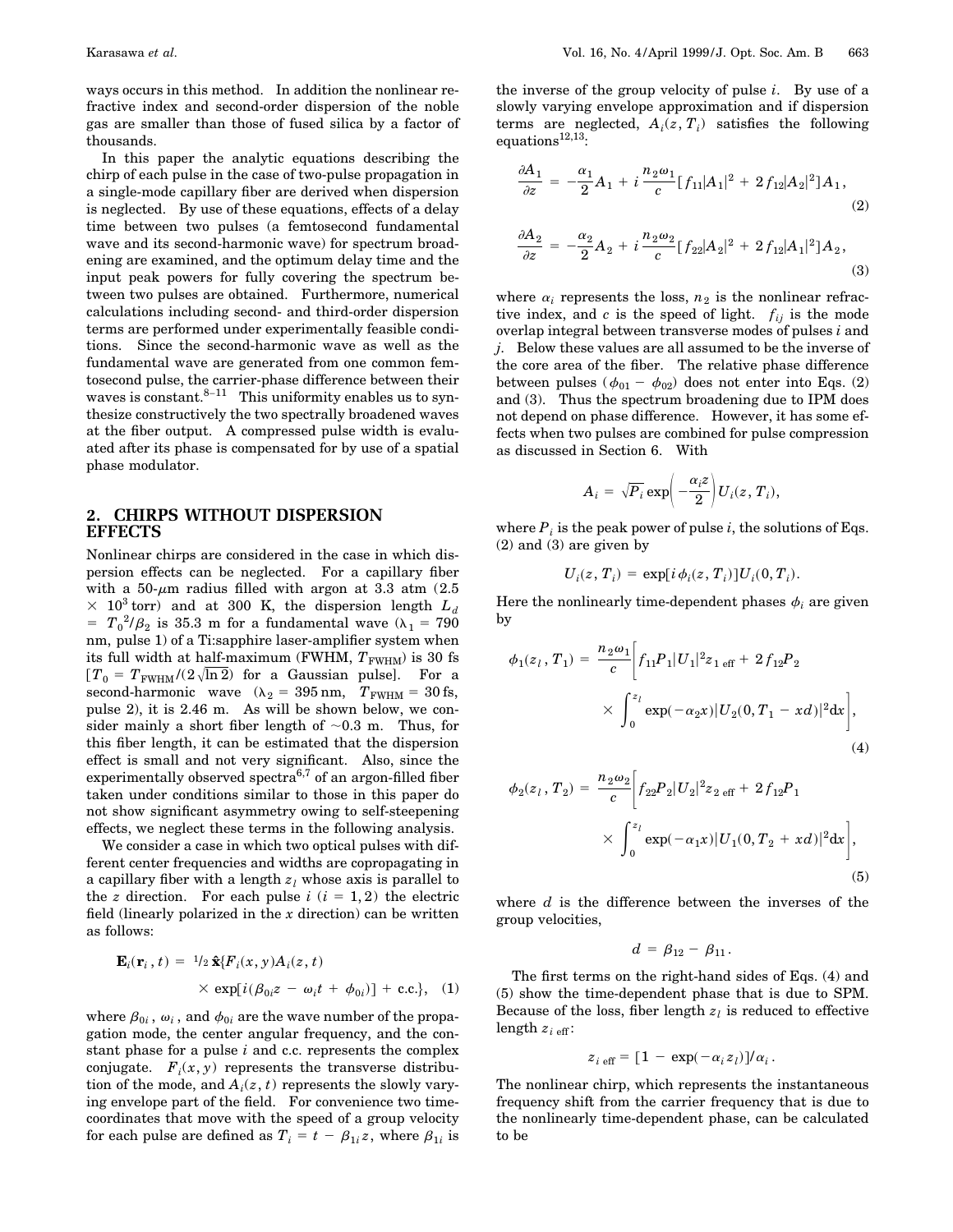$$
\delta\omega_i = -\frac{\partial \phi_i}{\partial T_i}
$$

,

where the minus signs arise from the definition of the electric field in Eq. (1). These quantities can be calculated if the pulse shapes are specified. In this section, to obtain the analytic formula, we assume the following Gaussian input-pulses:

$$
A_1(0,T_1) = \sqrt{P_1} \exp[-T_1^2/(2T_{01}^2)],
$$
  
\n
$$
A_2(0,T_2) = \sqrt{P_2} \exp[-(T_2 - T_{d2})^2/(2T_{02}^2)];
$$

 $T_{0i}$  is the pulse width, where the intensity becomes  $1/e$ , and  $T_{d2}$  is the delay time of pulse 2 with respect to pulse 1. The chirps are calculated to be

$$
\delta\omega_{1}(z_{l}, T_{1})
$$
\n
$$
= \frac{2n_{2}\omega_{1}}{c} \frac{z_{l}}{T_{01}} \left( \frac{z_{1 \text{ eff}}}{z_{l}} f_{11} \tau_{1} \exp(-\tau_{1}^{2}) P_{1} + \frac{f_{12}}{\delta_{1}} \right)
$$
\n
$$
\times \exp[-2\eta_{2}(\tau_{2} - \tau_{d2}) + \eta_{2}^{2}] P_{2} \sqrt{\pi} \eta_{2}
$$
\n
$$
\times \left\{ \text{erf}(\tau_{2} - \tau_{d2} - \eta_{2}) - \text{erf}(\tau_{2} - \tau_{d2} - \eta_{2} - \delta_{2}) \right\}
$$
\n
$$
+ \frac{f_{12}}{\delta_{1}} \exp[-2\eta_{2}(\tau_{2} - \tau_{d2}) + \eta_{2}^{2}] P_{2}
$$
\n
$$
\times \left\{ \exp[-(\tau_{2} - \tau_{d2} - \eta_{2} - \delta_{2})^{2}] \right]
$$
\n
$$
- \exp[-(\tau_{2} - \tau_{d2} - \eta_{2})^{2}]]
$$
\n(6)

 $\delta\omega_2(z_l, T_2)$ 

$$
= \frac{2n_2\omega_2}{c} \frac{z_l}{T_{02}} \left( \frac{z_{2 \text{ eff}}}{z_l} f_{22}(\tau_2' - \tau_{d2}) \exp[-(\tau_2' - \tau_{d2})^2] P_2 - \frac{f_{12}}{\delta_2} \exp(2\eta_1 \tau_1' + \eta_1^2) P_1 \sqrt{\pi} \eta_1 \right)
$$
  
 
$$
\times \left\{ \text{erf}(\tau_1' + \eta_1 + \delta_1) - \text{erf}(\tau_1' + \eta_1) \right\}
$$
  
 
$$
- \frac{f_{12}}{\delta_2} \exp(2\eta_1 \tau_1' + \eta_1^2) P_1 \left\{ \exp[-(\tau_1' + \eta_1 + \delta_1)^2] - \exp[-(\tau_1' + \eta_1)^2] \right\}.
$$
 (7)

Here erf(x) =  $\left(2/\sqrt{\pi}\right) \int_0^x \exp(-t^2) dt$  is an error function, and the following quantities are defined as

$$
\tau_i = T_1/T_{0i}, \qquad \tau'_i = T_2/T_{0i}, \qquad \tau_{d2} = T_{d2}/T_{02}, \quad (8)
$$

$$
\delta_i = z_l d/T_{0i}, \qquad \eta_i = \alpha_i T_{0i}/2d. \tag{9}
$$

By defining the walk-off length  $L_{wi}$  as  $L_{wi}$  $= T_{0i} / |d|,$ <sup>12,13</sup> we can write  $\delta_i = \text{sgn}(d)z_i/L_{wi}$  and  $\eta_i$  $=$  sgn(*d*) $\alpha_i L_{wi}/2$ , where sgn(*d*) is  $\pm 1$  according to the sign of *d*. Thus  $\eta_i$  shows the estimate of the loss during the propagation of pulse *i* for the walk-off length  $L_{wi}$ .

In Fig. 1 chirps are shown as functions of normalized time for the case in which  $\omega_1 < \omega_2$  and the group velocity of pulse 1 is greater than that of pulse  $2(d > 0)$ , in the normal dispersion region). For Fig. 1 the delay time  $T_{d2}$ is chosen such that two pulses meet near the fiber exit end. For  $\omega_1$  [Fig. 1(a)] the pulse center is at time 0, and

for  $\omega_2$  [Fig. 1(b)] the pulse center is at time  $\tau_{d2}$  $= -2.32$ . Also,  $T_{01} = T_{02}$  is assumed for this figure. In Eqs. (6) and (7) the first terms on the right-hand

sides are due to SPM, and the second and third terms are



Fig. 1. Calculated chirps versus normalized time for (a)  $\delta \omega_1$  and (b)  $\delta\omega_2$  when dispersion terms are neglected. Solid curves show chirps from SPM, long- and short-dashed curves show chirps from IPM, and dotted curves show the total chirps. Pulse centers are at 0 for (a) and at  $-2.32$  for (b). In calculations  $\omega_1$  is the fundamental wave and  $\omega_2$  is the second-harmonic wave of a Ti:sapphire laser system ( $\lambda_1$  = 790 nm). These are propagated<br>in an argon-filled (300 K, 3.3 atm) capillary fiber with a radius of  $50 \mu m$  and a length of 29.2 cm. Also,  $P_1 = P_2 = 1.29$  GW,  $T_{01} = T_{02} = 30/(2\sqrt{\ln 2})$  fs  $(\tau_1 = \tau_2, \tau_1' = \tau_2')$ ,  $n_2 = 3.234 \times 10^{-23}$  $m^2$ /W, and  $T_{d2} = -41.8$  fs ( $T_{d2} \approx -z_l d$ ) are used.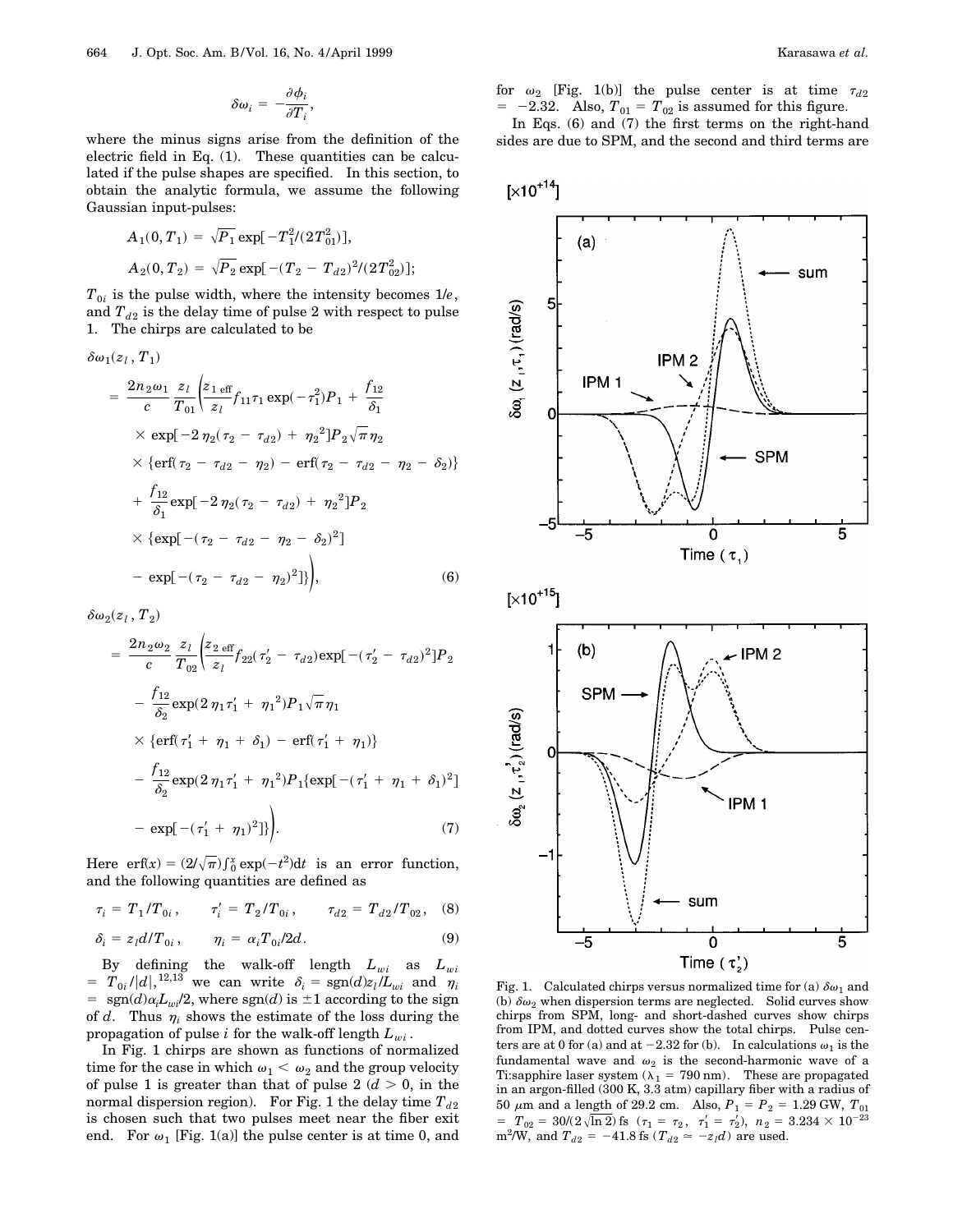due to IPM. Significantly, the second terms appear because of the loss during propagation.

Physically, these terms can be interpreted as follows. The intense electric field of the pulse causes an increase in the refractive index of the medium owing to the thirdorder optical nonlinearity, and its refractive-index change is proportional to the instantaneous intensity of the pulse. The refractive-index change causes nonlinearly timedependent change in the phase of the pulse. In the case of SPM, the temporal profile of this phase is proportional to the pulse shape. Chirp is the negative of the time derivative of this phase, which yields a lower frequency shift for the pulse leading edge and a higher frequency shift for the pulse trailing edge [solid curves (SPM) in Fig. 1]. In the case of IPM, the phase and the chirp depend on the group-velocity difference between pulses and on the fiber length. If a delay time is chosen such that  $-z<sub>l</sub>d < T<sub>d2</sub>$  $<$  0 (pulse 2 leads), the center of pulse 1 passes the center of pulse 2 inside the fiber. For pulse 1, the effect of pulse 2 on the phase is larger at the leading edge than that at the trailing edge as pulse 1 passes pulse 2, since the intensity of pulse 2 decreases, owing to the loss during propagation. This effect causes the higher frequency shift [long-dashed curve  $(IPM 1)$  in Fig. 1(a)]. On the other hand, for pulse 2, the effect of pulse 1 on the phase becomes larger at the trailing edge than that at the leading edge as pulse 2 is passed by pulse 1, owing to the loss of pulse 1. This effect causes the lower frequency shift [long-dashed curve (IPM 1) in Fig. 1(b)]. The third terms of Eqs. (6) and (7) are caused mainly by the imperfect overlap between two pulses at one end of the fiber. For  $T_{d2} \approx 0$  (when the pulses meet near the entrance of the fiber), the trailing edge of pulse 1 interacts with the leading edge of pulse 2. This interaction causes an increase of the phase only at the trailing edge of pulse 1 (the leading edge of pulse 2). Thus for pulse 1 (pulse 2), the phase is an increasing (decreasing) function with respect to time. Thus pulse 1 (pulse 2) is frequency-shifted lower (higher) near the center of the pulse. For  $T_{d2} \approx -z_l d$ (when the pulses meet near the exit of the fiber), the leading edge of pulse 1 interacts with the trailing edge of pulse 2, and pulse 1 is frequency-shifted higher near the center of the pulse [short-dashed curve (IPM 2) in Fig. 1(a)]. Also, pulse 2 is frequency-shifted lower near the center of the pulse [short-dashed curve (IPM 2) in Fig. 1(b)]. The total chirp for each wave is given by the sum of three terms in Eqs. (6) or (7), and its shape can be controlled by changing the delay time  $T_{d2}$ , as is shown Section 3.

# **3. DETERMINATION OF A DELAY TIME FOR SPECTRUM BROADENING**

We set  $\omega_1$  as the fundamental wave and  $\omega_2 = 2\omega_1$  as the second-harmonic wave. To cover the spectrum fully between  $\omega_1$  and  $\omega_2$ , we desire to maximize  $\delta \omega_1$  and  $-\delta \omega_2$  $(\delta\omega_2 < 0)$ . From Eq. (6) and Fig. 1 it can be seen that the first (SPM) term becomes maximum at  $\tau_1 = 1/\sqrt{2}$ . For not very small  $\delta_2$ , the second term becomes maximum approximately at  $\tau_2 = \tau_{d2} + \eta_2 + \delta_2/2$ , and the third term becomes maximum approximately at  $\tau_2 = \tau_{d2}$  $+ \eta_2 + \delta_2$ . If  $\sqrt{\pi} \eta_2 < 1$ , i.e., the optical field does not become less than 1/*e* owing to the loss after the field propagates over the length  $\sqrt{\pi}L_{w2}$ , we may ignore the second term. By use of  $\tau_2 = T_{01}\tau_1/T_{02} = T_{01}/(\sqrt{2}T_{02})$  in the last equation and Eqs. (8) and (9), the optimum delay is given by

$$
T_{d2} = T_{01}/\sqrt{2} - T_{02}\eta_2 - z_l d. \tag{10}
$$

From Eq. (7), similar considerations give, for the condition of maximizing  $-\delta\omega_2$ ,

$$
T_{d2} = T_{02}/\sqrt{2} - T_{01}\eta_1 - z_l d. \qquad (11)
$$

A comparison of Eqs. (10) and (11) shows that, for small  $\eta_1$  and  $\eta_2$ , the two conditions above can be satisfied if both pulses have the same widths  $(T_{01} = T_{02})$ . In particular, if there are no losses ( $\eta_1 = \eta_2 = 0$ ), these conditions can be satisfied exactly. The condition

$$
T_{d2} = T_{02}/\sqrt{2} - z_l d \tag{12}
$$

specifies that both pulses meet almost at the fiber exit end.

# **4. REQUIRED PEAK POWERS FOR SPECTRUM BROADENING**

Here we evaluate the pulse peak powers that can broaden the spectrum of each pulse such that spectra of these two pulses overlap. For this purpose we use the results of Section 3; i.e., the widths of both pulses are assumed to be equal, and the optimal delay time is given by Eq. (10). Also, loss terms in the chirp equations [the second terms on the right-hand sides in Eqs. (6) and (7)] are assumed to be small and can be ignored. However, since these terms give chirps in the favored directions (a higher frequency shift for  $\delta\omega_1$  and a lower frequency shift for  $\delta\omega_2$ ), the required peak powers obtained will be slightly larger than the practical experimental powers. Moreover, inspection of Eqs. (6) and (7) shows that the second and third terms become smaller than the first terms if  $\delta_1$  or  $\delta_2$  becomes larger than  $\sim$  3. This characteristic implies that the fiber length must be smaller than the same value to have the effect of IPM comparable with that of SPM. Here we set the values of  $\delta_i$  to be 3, i.e., the fiber length  $z_i$  is equal to  $3L_{w1}$  ( =  $3L_{w2}$ ). Under these assumptions, the maximum chirps are given as follows:

$$
(\delta \omega_1)_{\text{max}} = \frac{2n_2 \omega_1}{c \pi a^2} \frac{3}{d} \left\{ 0.4289 \frac{z_{1 \text{ eff}}}{z_l} P_1 + \frac{1}{3} \exp[-\eta_2 (\eta_2 + 6)] P_2 \right\}, \quad (13)
$$

$$
(-\delta\omega_2)_{\text{max}} = \frac{4n_2\omega_1}{c\pi a^2} \frac{3}{d} \left\{ 0.4289 \frac{z_{2\text{ eff}}}{z_l} P_2 + \frac{1}{3} \exp[-\eta_1(\eta_1 + 6)] P_1 \right\}.
$$
 (14)

Here 0.4289 is the maximum of the SPM term  $\tau_i \exp(-\tau_i^2)$ , and  $f_{ij}$  is replaced by  $1/\pi a^2$  (*a* is the capillary radius). For fully covering the spectrum between  $\omega_1$  and  $\omega_2$ , we set the sum of Eqs. (13) and (14) to be  $\omega_1$ . This modification gives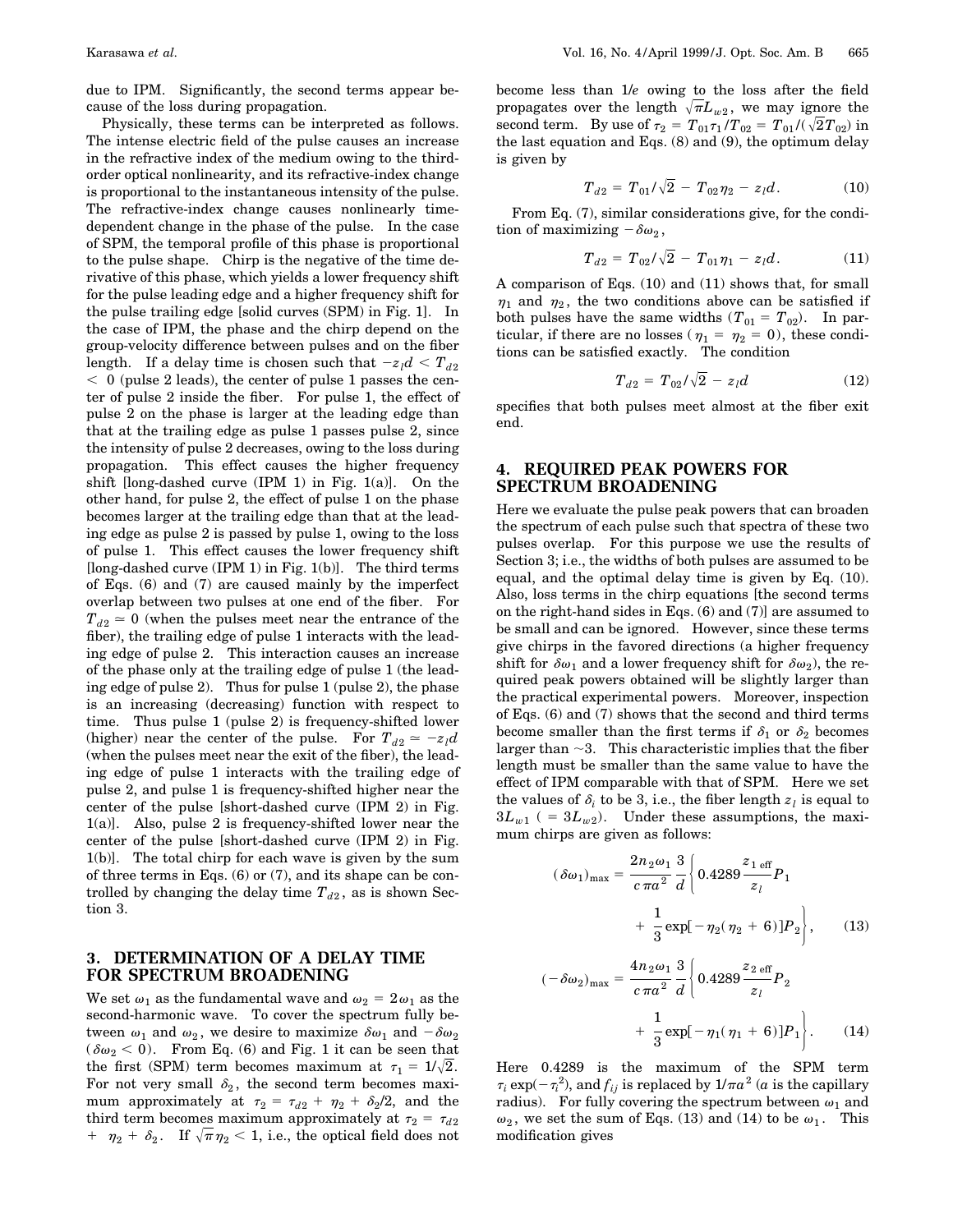$$
\left\{ 0.4289 \frac{z_{1 \text{ eff}}}{z_{l}} + \frac{2}{3} \exp[-\eta_{1}(\eta_{1} + 6)] \right\} P_{1}
$$

$$
+ \left\{ 0.8578 \frac{z_{2 \text{ eff}}}{z_{l}} + \frac{1}{3} \exp[-\eta_{2}(\eta_{2} + 6)] \right\} P_{2}
$$

$$
= \frac{c \pi a^{2}}{2n_{2}} \frac{d}{3}. \quad (15)
$$

In Section 5 the practical values of  $P_1$  and  $P_2$  will be calculated for a capillary fiber filled with argon.

#### **5. ARGON CASE**

It is assumed that we employ an amplified Ti:sapphire laser system with a fundamental wavelength of 790 nm and a pulse width of 30 fs. The pulse width of the secondharmonic wave is assumed to be 30 fs also. To calculate dispersion and loss characteristics of the fiber propagation mode in an argon-filled capillary fiber, we assume that the dominant propagation mode is  $EH_{11}$ , whose loss is the smallest. Then the phase constant  $\beta$  and the field attenuation constant  $\alpha/2$  are given by<sup>14</sup>

$$
\beta = \frac{2\pi}{\lambda} \left[ 1 - \frac{1}{2} \left( \frac{2.405\lambda}{2\pi a} \right)^2 \right],
$$
  

$$
\frac{\alpha}{2} = \left( \frac{2.405}{2\pi} \right)^2 \frac{\lambda^2}{2a^3} \frac{\nu^2 + 1}{(\nu^2 - 1)^{1/2}}.
$$
 (16)

Here  $\lambda$  is the wavelength in the gas medium;  $\nu$  is the ratio of the linear refractive indices of the external medium to that of the internal media and is assumed to be 1.45. To obtain the group velocity, the group-velocity dispersion, and the third-order dispersion, it is necessary to calculate the derivatives of the phase constant with respect to the angular frequency. To include the effect of medium dispersion, pressure, and temperature,  $\lambda$  in Eq. (16) is replaced by  $2\pi c/(\omega n)$ , where the linear refractive index of gas *n* depends on pressure  $p$  (atm; 1 atm=735.6 torr) and temperature  $T$  (K) as follows:<sup>15</sup>

$$
n = \left(2\frac{{n_0}^2 - 1}{n_0^2 + 2}\frac{pT_0}{p_0T} + 1\right)^{1/2} \left(1 - \frac{{n_0}^2 - 1}{n_0^2 + 2}\frac{pT_0}{p_0T}\right)^{-1/2},
$$

where  $n_0$  is the linear refractive index under standard conditions ( $p_0 = 1$  atm,  $T_0 = 273.15$  K) and is given by the dispersion formula<sup>16</sup>

$$
{n_0}^2 - 1 = 5.547 \times 10^{-4} \bigg(1 + \frac{5.15 \times 10^5}{\lambda_0^2} + \frac{4.19 \times 10^{11}}{\lambda_0^4} \\ + \frac{4.09 \times 10^{17}}{\lambda_0^6} + \frac{4.32 \times 10^{23}}{\lambda_0^8} \bigg),
$$

where  $\lambda_0$  (in angstroms) is the vacuum wavelength.

For argon at  $T = 300 \text{ K}$ ,  $p = 3.3 \text{ atm}$ , and *a*  $= 50 \mu \text{m}$ , we obtain the following parameters ( $n_2$  from Ref. 6):

$$
n_2 = 3.234 \times 10^{-23} \text{ m}^2/\text{W},
$$
  
\n
$$
\lambda_1 = 790 \text{ nm}, \qquad \lambda_2 = 395 \text{ nm},
$$
  
\n
$$
\alpha_1/2 = 1.0807 \text{ m}^{-1}, \qquad \alpha_2/2 = 0.2702 \text{ m}^{-1},
$$
  
\n
$$
\eta_1 = 0.1051, \qquad \eta_2 = 0.0263,
$$
  
\n
$$
d = \beta_{12} - \beta_{11}
$$
  
\n
$$
= 3.338737 \times 10^{-09} \text{ s/m} - 3.338552 \times 10^{-09} \text{ s/m}
$$
  
\n
$$
= 1.85 \times 10^{-13} \text{ s/m}.
$$

To satisfy the condition  $\delta_i = z_l d/T_{0i} = 3$ , we need to have  $z_l = 29.2$  cm; for this fiber length the loss for the fundamental wave is 47% and that of the secondharmonic wave is 15%. Also,  $z_{1 \text{ eff}} = 21.7 \text{ cm}$ , and  $z_{2 \text{ eff}}$  $= 27.0$  cm.

The optimal delay time from Eq. (10) is given by

$$
T_{d2}/T_{01} = 1/\sqrt{2} - \delta_i - \eta_2 = -2.3192,
$$
  

$$
T_{d2} = -41.8 \text{ fs.}
$$

From Eq. (15) the minimum powers required for fully covering the spectrum between the fundamental and the second-harmonic waves are given by

$$
0.298P_1 + 0.480P_2 = 1,
$$

where  $P_i$  is measured in gigawatts. From this equation, if we set  $P_1 = P_2$ , the required minimum powers are  $P_1$  $= P_2 = 1.29$  GW.

#### **6. NUMERICAL CALCULATIONS**

To verify the above results with the dispersion terms, numerical calculations are performed. Here the program used in Ref. 1 is slightly modified to include the secondand the third-order dispersion terms of argon. The calculated values of the second- and the third-order dispersion terms ( $\beta_{2i}$  and  $\beta_{3i}$ ) are as follows:

$$
\beta_{21} = 9.18 \text{ fs}^2/\text{m},
$$
  $\beta_{22} = 132 \text{ fs}^2/\text{m},$   
\n $\beta_{31} = 91.9 \text{ fs}^3/\text{m},$   $\beta_{32} = 44.1 \text{ fs}^3/\text{m}.$ 

Note that the second-order dispersion term for the fundamental wave  $(9.18 \text{ fs}^2/\text{m})$  is much smaller than the value (40.3 fs<sup>2</sup>/m) for  $a = 80 \mu$ m with the same pressure and temperature (cf. Ref. 7).

In the numerical calculations all the parameters shown in Section 5 are used except for peak powers and a delay time. Figure 2 shows the calculated spectrum with  $T_{d2}$  $= -41.8$  fs and  $P_1 = P_2 = 1.29$  GW. Figure 3 shows the calculated spectrum with  $T_{d2} = 0$  fs and  $P_1 = P_2$ 5 1.29 GW. In these calculations the constant carrier phases are set to be  $\phi_{01} = 0$  and  $\phi_{02} = -\pi/2$ . It was found that these values do not influence the spectrum except for the small interference part in which the highestfrequency edge of fundamental-wave spectrum and the lowest-frequency edge of the second-harmonic-wave spectrum overlap.2 Figure 4 shows the compressed pulse whose spectrum is shown in Fig. 2. This compression is performed by compensating for the phase of the fiberoutput composed pulse by the 256-channel spatial phase modulator according to Ref. 1. The calculated pulse du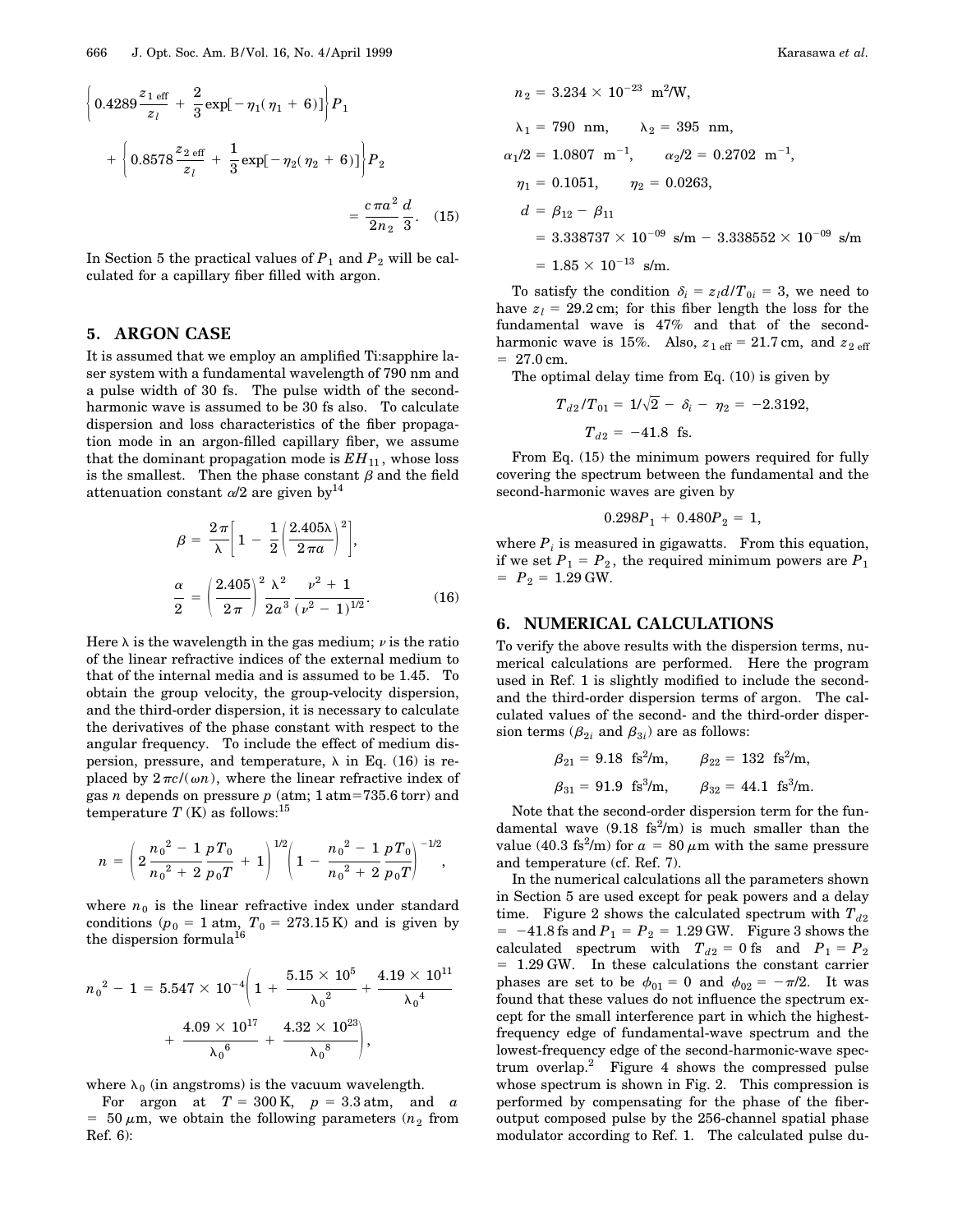ration is 1.53 fs. In this method<sup>17</sup> each spectral component of the output pulse from the fiber is projected to a different channel of the spatial phase modulator by a first spectral–spatial converter and a lens. Then the phase at each channel is adjusted independently to make it essentially the same at every channel for pulse compression. After this adjustment these spectral components are recombined by a second spectral–spatial converter and a lens to form a final pulse. Gratings have been used for spectral–spatial converters. However, these may not work for ultrabroadband pulses treated here owing to the overlap of different diffraction orders.18 Prisms can be used here, since added nonlinear material dispersion can be compensated for by the spatial phase modulator.<sup>19</sup>



Frequency (THz)

Fig. 2. Calculated intensity, phase, and group delay versus frequency of the fundamental and second-harmonic waves after propagation through an argon-filled capillary fiber under the condition  $P_1 = P_2 = 1.29$  GW,  $T_{d2} = -41.8$  fs.



Fig. 3. Calculated intensity, phase, and group delay versus frequency of the fundamental and second-harmonic waves after propagation through an argon-filled capillary fiber under the condition  $P_1 = P_2 = 1.29$  GW,  $T_{d2} = 0$  fs.



Fig. 4. Calculated intensity versus time of the compressed pulse after its phase is compensated for by the spatial phase modulator. Other parameters are the same as those of Fig. 2.

#### **7. DISCUSSIONS**

Figure 2 shows that the spectra of fundamental and second-harmonic waves are just overlapping at peak powers of 1.29 GW each, as is expected from the evaluation of the required peak powers in Section 5. By comparing Figs. 2 and 3, we can see the effect of a delay time on the spectrum broadening. For Fig. 2 the delay time is chosen such that both pulses meet near the fiber exit. In this case the IPM effect tends to cover the spectrum fully between fundamental and second-harmonic waves. For Fig. 3, on the other hand, the delay is chosen such that both pulses meet at the fiber entrance. In this case the IPM effect tends to broaden the spectrum in opposite directions, and not much power is left around the center.

The maximum power that does not damage the medium may be determined by use of the self-focusing effect.<sup>7</sup> For bulk argon, the maximum power may be evaluated to be

$$
P_c = \lambda^2 / 2\pi n_2 = \begin{cases} 3.1 \text{ GW} & (\lambda = 790 \text{ nm}) \\ 0.77 \text{ GW} & (\lambda = 395 \text{ nm}) \end{cases}
$$

which is smaller than the 1 GW of power employed for the second-harmonic wave. However, a recent theoretical estimation has shown that for a hollow waveguide the damage threshold is  $\sim$ 5 times larger than the bulk medium.<sup>20</sup> Thus it is likely that pulses with 1.29-GW of peak power can be used without damage problems.

#### **8. CONCLUSION**

Ultrabroadband optical pulse generation that uses SPM and IPM in a gas-filled hollow waveguide has been analyzed. Analytic results of chirps without dispersion but with loss in the fiber have been derived for the Gaussian input pulses. By use of these equations, the optimum conditions relating to a delay time between two pulses and to input peak powers have been found for fully cover